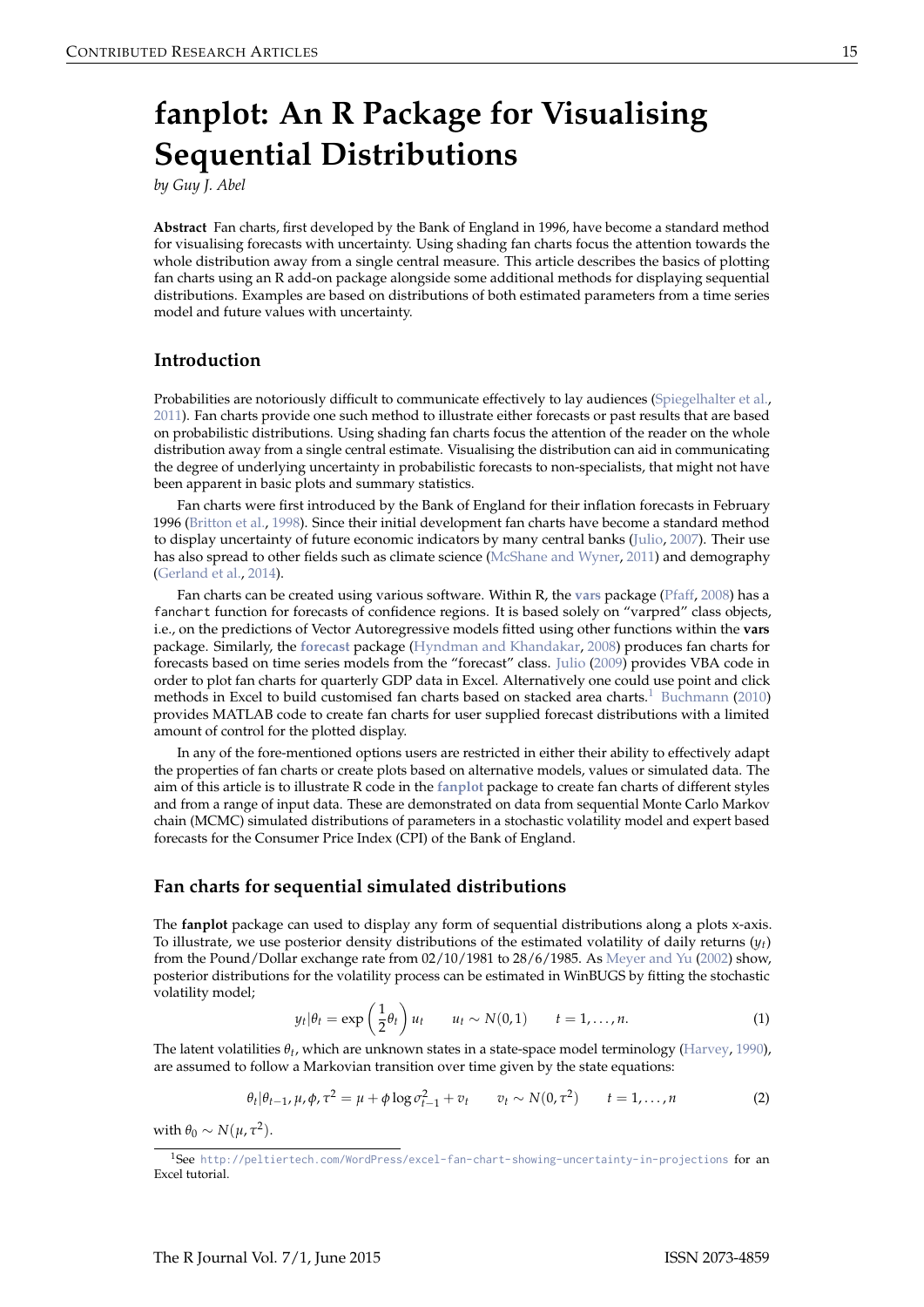<span id="page-1-1"></span><span id="page-1-0"></span>

**Figure 1:** Stochastic Volatility Fan Chart for the Pound-Dollar Exchange Rate Data.

A sample of the posterior distributions of *θt* is contained in the th.mcmc object of the **fanplot** package. It consists of (1000) rows corresponding to MCMC simulations and (945) columns corresponding to time points *t*. Example code to replicate this object using **[R2OpenBUGS](http://CRAN.R-project.org/package=R2OpenBUGS)** [\(Sturtz et al.,](#page-8-3) [2005\)](#page-8-3) is given in the help file for the th.mcmc object. It is based on the BUGS model of [Meyer and Yu](#page-8-2) [\(2002\)](#page-8-2) replicated in the my1.R file of the **fanplot** package. Time ordered simulated distributions, such as th.mcmc, can be easily extracted from the sims.list element of an **R2OpenBUGS** "bugs" object.

A fan chart of the evolution of the distribution of *θt* in Figure [1](#page-1-0) can be plotted using either the fan0 or fan function. The fan0 function, which we will first discuss, provides the simplest representation;

library("fanplot")  $fan\&(data = th.mcmc)$ 

The plotting function calculates the values of 100 equally spaced percentiles of each future distribution when the default data.type = "simulations" is set. This allows 50 fans to be plotted from the heat.colours colour palette, providing darker shadings for the more probable percentiles. The axis limits are determined from the data argument. By default, the y-axis limits to 85 percent of the range of the MCMC distributions to reduce white space in the plot.

Similar plots of sequential distributions from alternative Bayesian models can be easily plotted using the fan0 or fan functions. The data argument accepts objects from a range of classes including "mcmc" which is typically used to handle BUGS or JAGS results via the read.coda or read.jags commands.

The data in th.mcmc are based on trading day observations only. Irregular time series can be handled by passing a **[zoo](http://CRAN.R-project.org/package=zoo)** time series object [\(Zeileis and Grothendieck,](#page-8-4) [2005\)](#page-8-4) to the data argument. The trading days are given in the spvdx object of the **[tsbugs](http://CRAN.R-project.org/package=tsbugs)** package [\(Abel et al.,](#page-7-8) [2013\)](#page-7-8).

```
library("zoo")
library("tsbugs")
# create irregular multiple time series object
th.mcmc2 \le zoo(th.mcmc, order.by = svpdx$date)
# plot
fan0(data = th.mcmc2, type = "interval", ln = c(0.5, 0.8, 0.95),llab = TRUE, recx = 0.6
```
Basing the fan chart on a **zoo** time series allows the x-axis in Figure [2](#page-2-0) to use the corresponding trading days rather than the observations index as in Figure [1.](#page-1-0) When argument type = "interval" is set,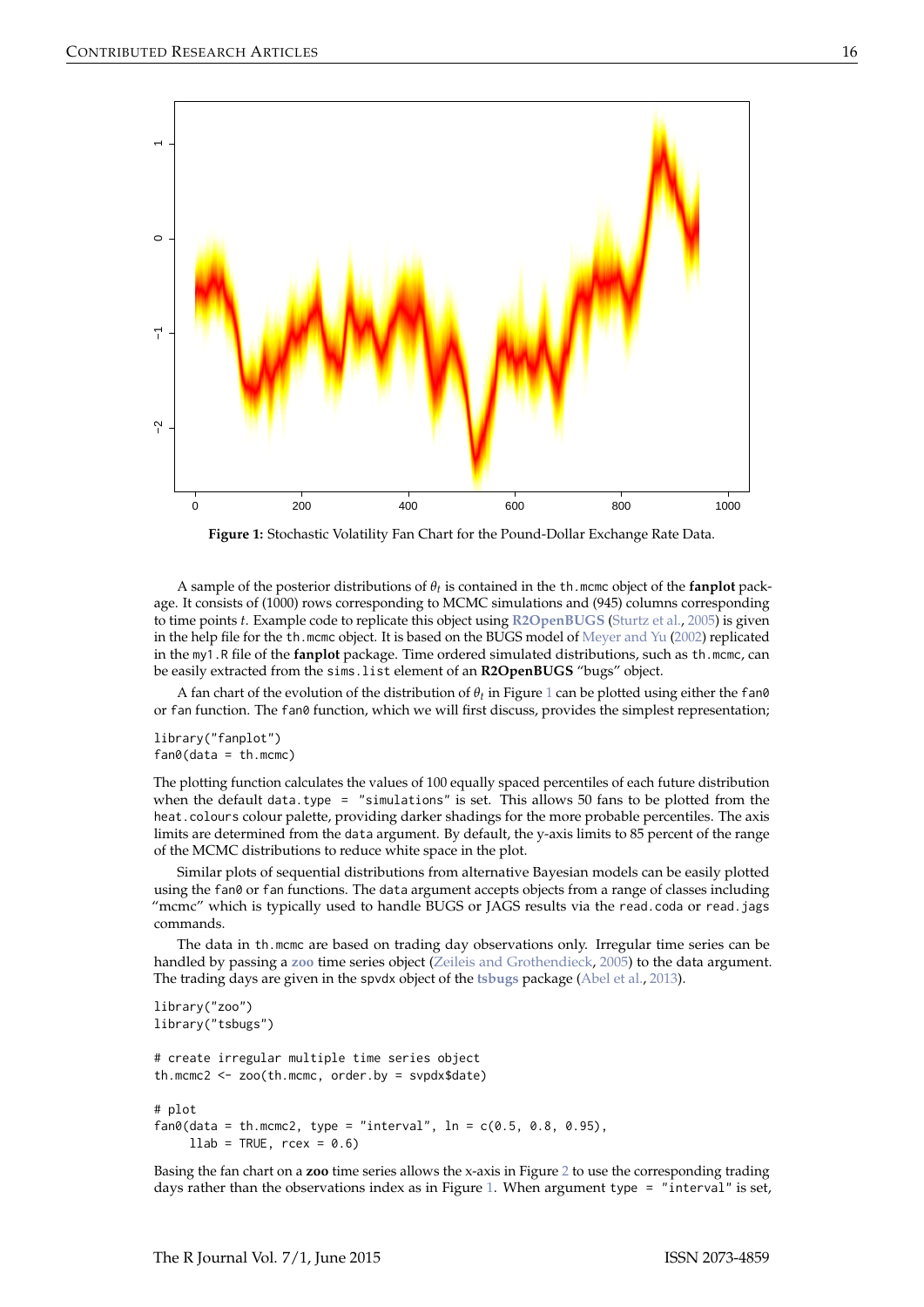<span id="page-2-1"></span><span id="page-2-0"></span>

**Figure 2:** Stochastic Volatility Fan Chart for the Pound-Dollar Exchange Rate Data with Prediction Intervals.

the probs argument corresponds to prediction intervals. Consequently, the default interval fan chart comprises of three different shades, running from the darkest for the 50th prediction interval to the lightest for the 95th prediction interval. Contour lines are are controlled by the ln argument, which is set to NULL by default for fan0. In Figure [2,](#page-2-0) changes in the default of 1n overlays lines on the fan chart for the upper and lower bounds of the 50th, 80th and 95th prediction intervals. A further line is plotted along the median of  $\theta_t$  controlled by the med. In argument and shown when type = "interval". Labels on the right hand side are by default added to correspond to the upper and lower bounds of each plotted line. The text size of the labels are controlled by the rcex argument. This is set to 0.6 to incorporate the labels without extending the limits of the x-axis. The left labels are added by setting llab = TRUE and take the same text properties as the right labels. Users can customize many properties of the fan chart shading, labels contour lines, labels and axis through a range of arguments.

Spaghetti plots are a method of viewing data to visualize possible values through a systems. They are commonly used on geographical data, such as meteorological forecasts [\(Sanyal et al.,](#page-8-5) [2010\)](#page-8-5) to show possible or realised paths, or over time, such in longitudinal data analysis [\(Hedeker and Gibbons,](#page-7-9) [2006\)](#page-7-9). Spaghetti plots can also be used represent uncertainty shown by a range of possible future trajectories or past estimates. For example, using the th.mcmc2 object Figure [3](#page-3-0) displays 20 random sets of  $\theta_t$  simulations plotted by setting the argument style = "spaghetti";

```
# transparent fan with visible lines
fan\theta(th.mcmc2, ln = c(5, 20, 50, 80, 95), alpha = 0, ln.col = "darkorange", llab = TRUE)# spaghetti lines
fan(th.mcmc2, style = "spaghetti", n.\text{spag} = 20, alpha = 0.3)
```
The initial fan chart is completely transparent from setting the transparency argument alpha =  $0$ . In order for the percentile lines to be visible a non-transparent colour is used for the ln.col argument. Lines are plotted according the user defined ln argument to provide underlying uncertainty measures for the posterior probability distribution. The spaghetti lines, which are semi-transparent, are based on a random selection of simulations. They are superimposed on a fan chart using the fan function, which operates in much the similar way as fan0. The most important difference between the two is in the default setting of the add argument, which controls whether to create a new plot window for a fan chart or add it to an existing device. For the fan function, add is set to TRUE and hence its is more appropriately used to add a fan chart to an existing plotting device. The fan function also adds lines and labels on select contours by default as illustrated in the next section.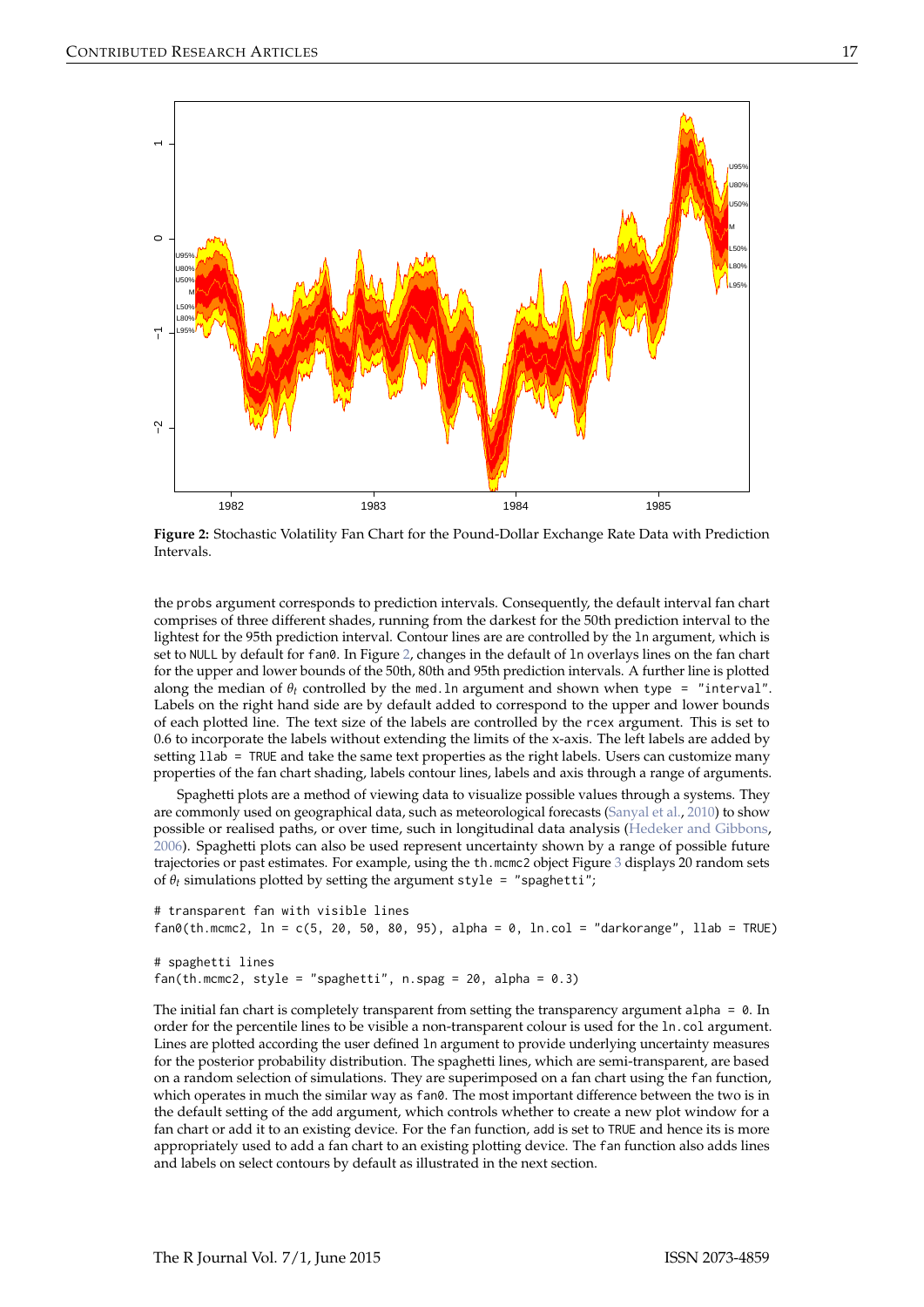<span id="page-3-1"></span><span id="page-3-0"></span>

**Figure 3:** Stochastic Volatility Spaghetti Plot for the Pound-Dollar Exchange Rate Data.

### **Bank of England fan charts**

The Monetary Policy Committee (MPC) of the Bank of England produces fan charts of forecasts for Consumer Price Index (CPI) of inflation and Gross Domestic Product in their quarterly Inflation Reports. Alongside the fan charts, the Bank of England provides data, in the form of central location, uncertainty and skewness parameters of a split-normal distribution that underlie their fan charts.<sup>[2](#page--1-0)</sup> The probability density of the split-normal distribution is given by [Julio](#page-7-1) [\(2007\)](#page-7-1)<sup>[3](#page--1-0)</sup> as,

$$
f(x; \mu, \sigma_1, \sigma_2) = \begin{cases} \frac{\sqrt{2}}{\sqrt{\pi}(\sigma_1 + \sigma_2)} e^{-\frac{1}{2\sigma_1^2}(x-\mu)^2} & \text{for } -\infty < x \le \mu \\ \frac{\sqrt{2}}{\sqrt{\pi}(\sigma_1 + \sigma_2)} e^{-\frac{1}{2\sigma_2^2}(x-\mu)^2} & \text{for } \mu < x < \infty \end{cases}
$$
 (3)

where  $\mu$  represents the mode, and the two standard deviations  $\sigma_1$  and  $\sigma_2$  can be derived given the overall uncertainty parameter, *σ* and skewness parameters, *γ*, as;

$$
\sigma^2 = \sigma_1^2 (1 + \gamma) = \sigma_2^2 (1 - \gamma).
$$
 (4)

Functions for the probability density, cumulative distribution, quantiles and random generation for the split-normal distribution can be found in the **fanplot** package.

The boe data frame provides historical details on the forecasts of the MPC for CPI inflation between Q1 2004 to Q4 2013.

| > head(boe) |                     |  |                                  |   |
|-------------|---------------------|--|----------------------------------|---|
|             |                     |  | time0 time mode uncertainty skew |   |
|             | 1 2004 2004.00 1.34 |  | 0.2249                           | 0 |
|             | 2 2004 2004.25 1.60 |  | 0.3149                           | ø |
|             | 3 2004 2004.50 1.60 |  | 0.3824                           | ø |
|             | 4 2004 2004.75 1.71 |  | 0.4274                           | ø |
|             | 5 2004 2005.00 1.77 |  | 0.4499                           | ø |
|             | 6 2004 2005.25 1.68 |  | 0.4761                           | ø |
|             |                     |  |                                  |   |

The first column time0 refers to the base year of forecast, the second, time indexes future projections, whilst the remaining three columns provide values for the corresponding projected central location (*µ*), uncertainty (*σ*) and skew (*γ*) parameters:

<sup>2</sup>The Bank of England predominately refer to the equivalent, re-parametrised, two-piece normal distribution. <sup>3</sup>[Wallis](#page-8-6) [\(2014\)](#page-8-6) notes the two-piece normal distribution was first introduced by [Fechner](#page-7-10) [\(1897\)](#page-7-10).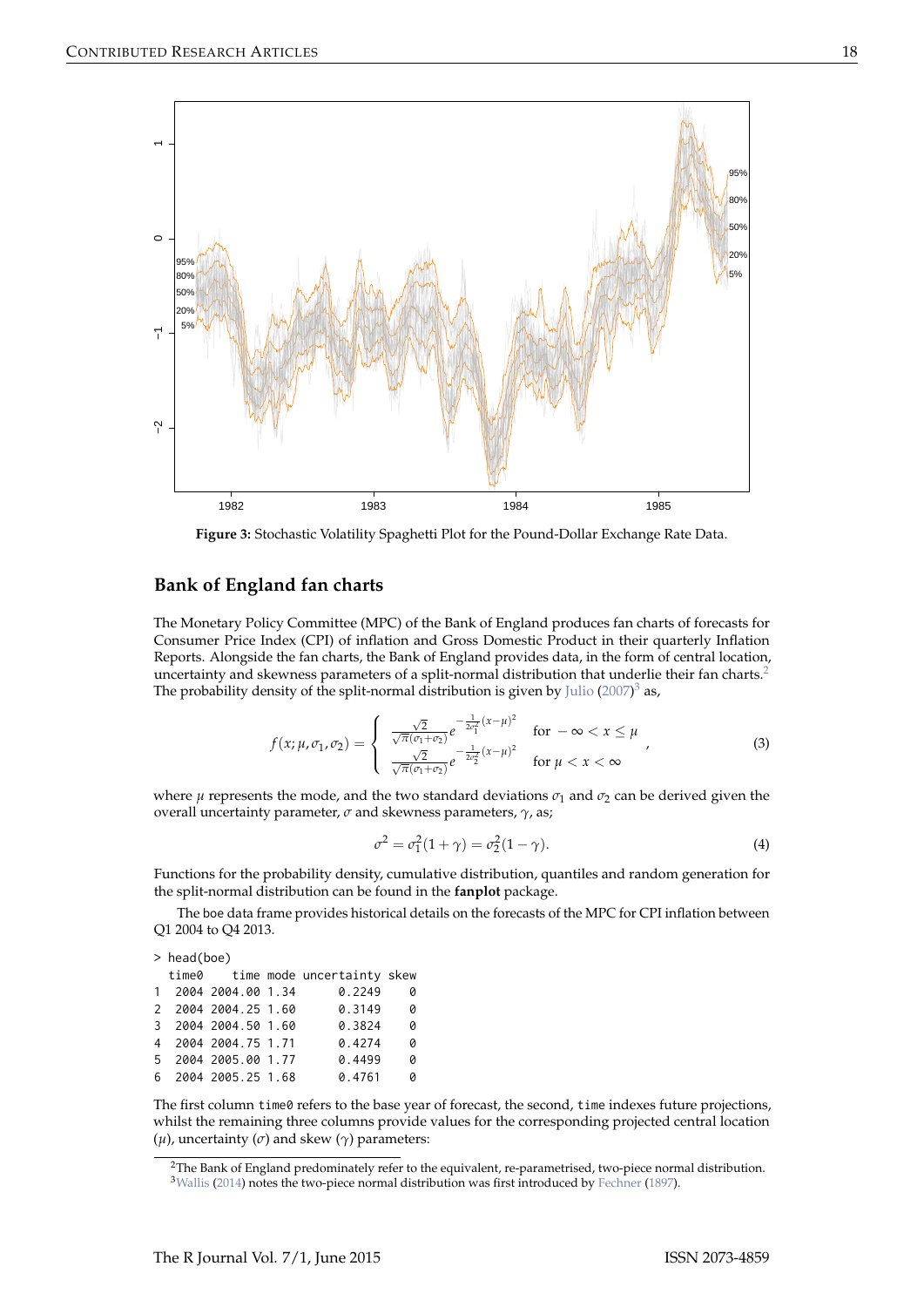<span id="page-4-0"></span>Bank of England style fan charts vary from quarter to quarter but follow a similar theme throughout, which can be replicated in R using the **fanplot** package. The input data given to a fan function to plot a fan chart differs from the simulations of the previous section. Rather than many simulations from distributions in each time period we can pass a "matrix" object of time ordered values from the split-normal quantile function.<sup>[4](#page--1-0)</sup> As is the case for passing simulated values to the fan function, rows of the data object represent a set of user defined probabilities and columns represent a set of time points. For example, in the code below, a subset of the Bank of England future parameters of CPI published in Q1 2013 are first selected. Then a vector of probabilities related to the percentiles, that we ultimately would like to plot different shaded fans for, are created. Finally, in a for loop, the qsplitnorm function calculates the values for which the time-specific (i) split-normal distribution will be less than or equal to the probabilities of p.

```
# select relevant data
y0 < -2013boe0 \leq -subset(boe, time0 == y0)k \leq -nrow(boe0)# guess work to set percentiles the boe are plotting
p <- seq(0.05, 0.95, 0.05)
p \leq -c(0.01, p, 0.99)# quantiles of split-normal distribution for each probability (row) at each future
# time point (column)
cpival \leq matrix(NA, nrow = length(p), ncol = k)
for (i in 1:k)
  cpival[, i] <- qsplitnorm(p, mode = boe0$mode[i],
                          sd = boe0$uncertainty[i],
                          skew = boe0$skew[i]) #$
```
The new object cpival contains values evaluated from the qsplitnorm function in 6 rows, for our selected probabilities used in the calculation p, and 13 columns for successive time periods for which the MPC provide future parameters.

The cpival object can be used to add a fan chart to an active R graphic device. In the code below, the area of Figure [4](#page-5-0) is set up when plotting the past CPI data, contained in the time series object cpi. The xlim arguments are set to ensure space on the right hand side of the plotting area for the fan. Following as closely as possible the Bank of England style for plotting fan charts for Q1 2013<sup>[5](#page--1-0)</sup>, the plotting area is set to near square, the background for future values is a gray colour, y-axis are plotted on the right hand side, a horizontal line are added for the CPI target and a vertical line for the two-year ahead point.

```
# past data
plot(cpi, type = "l", col = "tomato", lwd = 2,xlim = c(y0 - 5, y0 + 3), ylim = c(-2, 7),xaxt = "n", yaxt = "n", ylab = "")
# background shading during forecast period
rect(y0 - 0.25, par("usr")[3] - 1, y0 + 3, par("usr")[4] + 1,border = "gray90", col = "gray90")# add fan
fan(data = cpival, data.type = "values", probs = p,
   start = y0, frequency = 4, anchor = cpi[time(cpi) == y0 - 0.25],
   fan.col = colorRampPalette(c("tomato", "gray90")), ln = NULL, rlab = NULL)
# boe aesthetics
axis(2, at = -2:7, las = 2, tol = 0.5, labels = FALSE)axis(4, at = -2:7, las = 2, tol = 0.5)axis(1, at = 2008:2016, tcl = 0.5)axis(1, at = seq(2008, 2016, 0.25), labels = FALSE, tol = 0.2)abline(h = 2) # boe cpi target
abline(v = y0 + 1.75, lty = 2) # 2 year line
```
<sup>&</sup>lt;sup>4</sup>Note, values from any distributions quantile function can be used.

<sup>5</sup>The CPI fan chart for Q1 2013 can be viewed in the February 2013 Inflation Report [\(Bank of England,](#page-7-11) [2013\)](#page-7-11), Chart 5.3.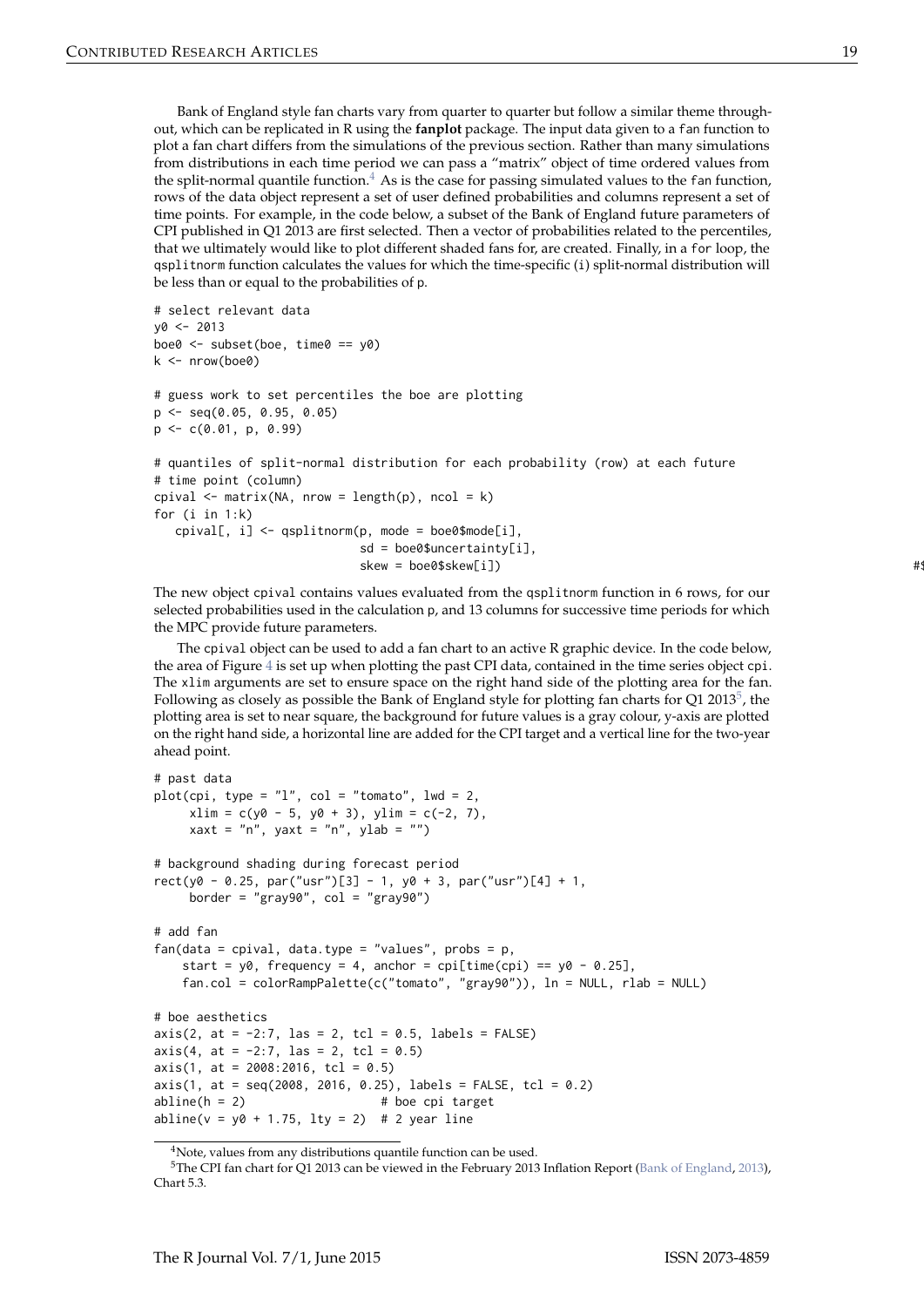<span id="page-5-0"></span>

**Figure 4:** Fan chart, in the Bank of England style, for the MPC Q1 2013 forecast of the percentage increase in prices on year earlier.

The fan chart itself is outputted from the fan function, where arguments are set to ensure a close resemblance of the R plot to that produced by the Bank of England. The first three arguments in the fan function called in the above code, provide the cpival data to be plotted, indicate that the data are a set of calculated values (as opposed to simulations as in the previous examples) and provide the probabilities that correspond to each row of cpival object. The next two arguments define the start time and frequency of the data. These operate in a similar fashion to those used when defining time series in R with the ts function. The anchor argument is set to the value of CPI before the start of the fan chart. This allows a join between the value of the Q1 2013 observation and the fan chart. The fan.col argument is set to a colour palette for shades between tomato and gray90. The final two arguments are set to NULL to suppress the plotting of contour lines at the boundary of each shaded fan and their labels, as per the Bank of England style.

An alternative plot in Figure [5](#page-6-0) is based on a regular time series object of simulated data and some other style settings in the fan function. These produce a fan chart with a greater array of coloured fans with labels and contour lines alongside selected percentiles of the future distribution. The input data is based upon 10,000 simulated values produced using the rsplitnorm function and the future split-normal distribution parameters from Q1 2013 in the truncated boe0 data frame;

```
# simulate future values
cpisim \le matrix(NA, nrow = 10000, ncol = k)
for (i in 1:k)
 cpisim[, i] <- rsplitnorm(n = 10000, mode = boe0$mode[i],
                            sd = boe0$uncertainty[i],
                            skew = boe0$skew[i])
```
The fan chart based on the simulations in cpisim are then be added to the truncated CPI data plot;

```
# truncate cpi series and plot
cpi0 \leq t \leq (cpi[time(cpi) \leq 2013], start = start(cpi), frequency = frequency(cpi))plot(cpi0, type = "l", lwd = 2, las = 1, ylab = "",xlim = c(y0 - 5, y0 + 3.5), ylim = c(-2, 7))# add fan
library("RColorBrewer")
fan(data = episim, type = "interval", probs = seq(0.01, 0.99, 0.01),start = v0, frequency = 4, ln = c(50.80.95), med.ln = FALSE,
    fan.col = colorRampPalette(colors = rev(brewer.pal(9, "Oranges"))))
```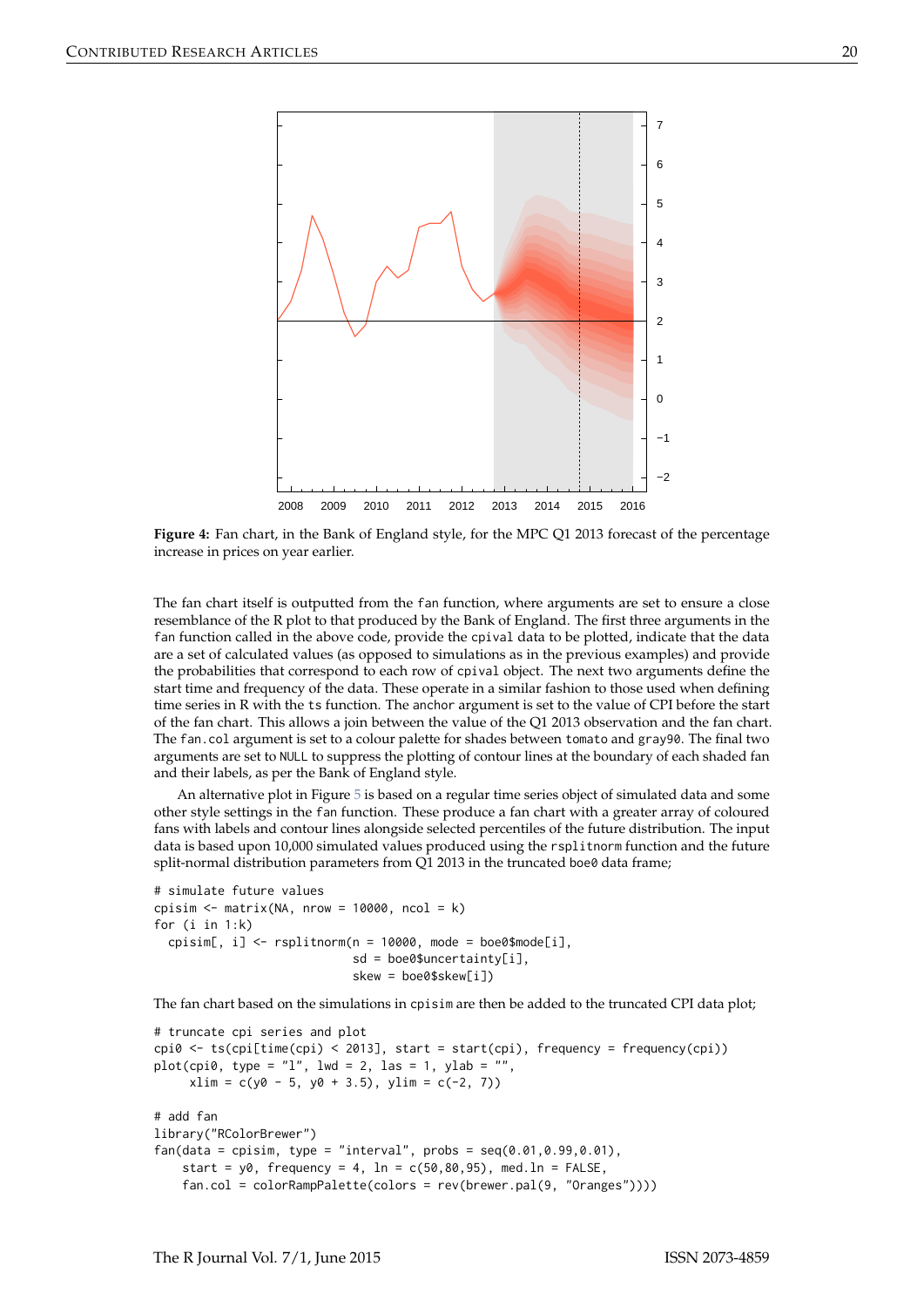<span id="page-6-1"></span><span id="page-6-0"></span>

**Figure 5:** Alternative fan chart for the MPC Q1 2013 CPI forecast.

This code shows how users can control multiple visual elements of the fan chart, not previously illustrated. In Figure  $5$  the fan is based on 50 shadings for 100 equally spaced percentiles of the future distributions specified through the probs argument. The colour scheme is based on the Oranges palette from the **[RColorBrewer](http://CRAN.R-project.org/package=RColorBrewer)** package [\(Neuwirth,](#page-8-7) [2014\)](#page-8-7). Contour lines for the upper and lower intervals of the 50th, 80th and 95th prediction intervals are imposed using the ln argument. The median line, plotted by default when type = "interval" is set, is removed using the med.ln argument.

Box plots [\(Tukey,](#page-8-8) [1977\)](#page-8-8) are commonly used as a simple descriptive statistics to visualise data through their quartiles. The boxplot function in R has many options including the display of multiple box plots based on sequential distributions. However, when data is based on a time series with multiple observations during a unit of time, such as quarterly data, fixing the location of the plot on the x-axis can be cumbersome. The fan function overcomes this problem when setting style = "boxplot". In Figure [6](#page-7-12) the simulated future CPI data cpisim are passed to the data argument:

# plot past data plot(cpi0, type = "l", xlim = c(y0-5, y0+3), ylim = c(-2, 7), lwd = 2) # box plots

```
fan(cpisim, style = "boxplot", start = y0, frequency = 4, outline = FALSE)
```
The fan function allows users to easily the locate sequential distributions of box plots on the x-axis using the start and frequency arguments. Additional arguments in the fan function are passed to boxplot. For example from the code above, outliers are suppressed by setting outline = FALSE.

### **Summary**

The **fanplot** package allows users to easily visualise uncertainty based on either simulations from sequential distributions or values based on pre-calculated quartiles of distribution. Interactive visualisations of fan charts, as demonstrated in the net\_elicit.R demo using the **[shiny](http://CRAN.R-project.org/package=shiny)** package [\(RStudio](#page-8-9) [and Inc.,](#page-8-9) [2014\)](#page-8-9), could potentially allow for an intuitive elicitation of experts forecasts<sup>[6](#page--1-0)</sup>. Data of various classes can be incorporated including regular time series ("mts"), irregular time series ("zoo") and simulations from, say, MCMC via "matrix", "data.frame" or "mcmc" type objects. The fanplot package also has a range of options to adjust colour shadings of fan charts, their lines and labels, and specify whether to display prediction intervals or percentiles of distributions.<sup>[7](#page--1-0)</sup>

 ${}^6$ Run via demo(net\_elicit, package = "fanplot", ask = FALSE).

<sup>&</sup>lt;sup>7</sup>An illustration of many of these options are provided in a demo file, run via demo(sv\_fan, package = "fanplot", ask = FALSE).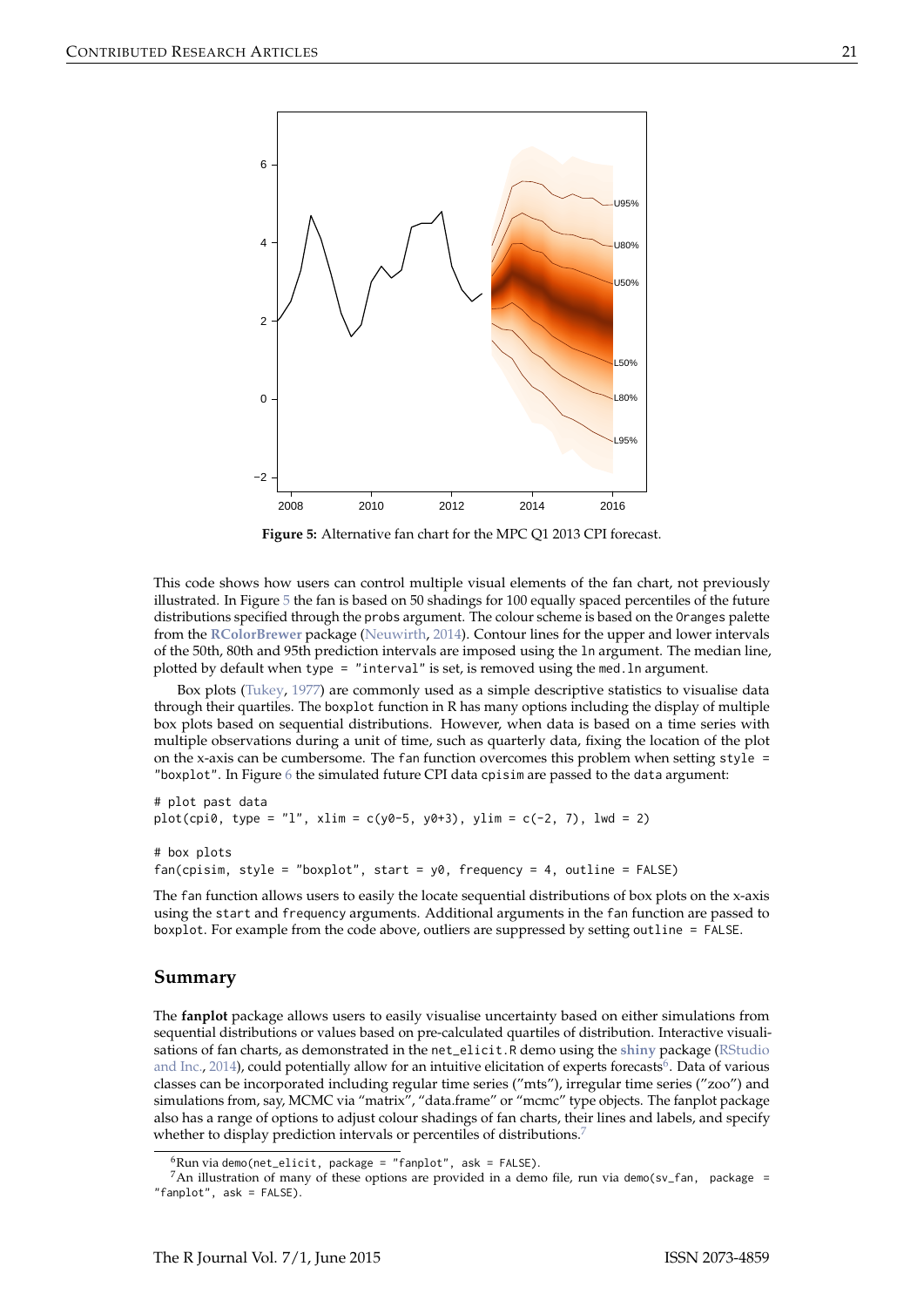<span id="page-7-12"></span>

**Figure 6:** Box plots for the MPC Q1 2013 CPI forecast.

## **Bibliography**

- <span id="page-7-8"></span>G. J. Abel, J. Bijak, J. J. Forster, J. Raymer, P. W. F. Smith, and J. S. Wong. Integrating uncertainty in time series population forecasts: An illustration using a simple projection model. *Demographic Research*, 29:1187–1226, Dec. 2013. [[p16\]](#page-1-1)
- <span id="page-7-11"></span>Bank of England. Inflation report February 2013. Technical report, Bank of England, London, United Kingdom, 2013. URL [http://www.bankofengland.co.uk/publications/Documents/](http://www.bankofengland.co.uk/publications/Documents/inflationreport/2013/ir13feb.pdf) [inflationreport/2013/ir13feb.pdf](http://www.bankofengland.co.uk/publications/Documents/inflationreport/2013/ir13feb.pdf). [[p19\]](#page-4-0)
- <span id="page-7-0"></span>E. Britton, P. Fisher, and J. Whitley. The Inflation Report projections: understanding the fan chart. *Bank of England Quarterly Bulletin*, 38:30–37, 1998. [[p15\]](#page-0-0)
- <span id="page-7-6"></span>M. Buchmann. MATLAB file exchange: Fan chart, 2010. URL [http://www.mathworks.de/](http://www.mathworks.de/matlabcentral/fileexchange/27702-fan-chart) [matlabcentral/fileexchange/27702-fan-chart](http://www.mathworks.de/matlabcentral/fileexchange/27702-fan-chart). [[p15\]](#page-0-0)
- <span id="page-7-10"></span>G. T. Fechner. Kollektivmasslehre. *Leipzig, Germany: Wilhelm Engelmann*, 1897. [[p18\]](#page-3-1)
- <span id="page-7-3"></span>P. Gerland, A. E. Raftery, H. Sevčíková, N. Li, D. Gu, T. Spoorenberg, L. Alkema, B. K. Fosdick, J. Chunn, N. Lalic, G. Bay, T. Buettner, G. K. Heilig, and J. Wilmoth. World population stabilization unlikely this century. *Science*, 387(6635):803–805, Sept. 2014. [[p15\]](#page-0-0)
- <span id="page-7-7"></span>A. C. Harvey. *Forecasting, Structural Time Series Models and the Kalman Filter*. Cambridge University Press, Cambridge, United Kingdom, 1990. [[p15\]](#page-0-0)
- <span id="page-7-9"></span>D. Hedeker and R. D. Gibbons. *Longitudinal Data Analysis*. John Wiley & Sons, Hoboken, NJ, USA, 2006. [[p17\]](#page-2-1)
- <span id="page-7-4"></span>R. J. Hyndman and Y. Khandakar. Automatic time series forecasting: The forecast package for R. *Journal of Statistical Software*, 27:1–22, 2008. [[p15\]](#page-0-0)
- <span id="page-7-1"></span>J. M. Julio. The fan chart: The technical details of the new implementation. 2007. URL [http:](http://www.banrep.gov.co/docum/ftp/borra468.pdf) [//www.banrep.gov.co/docum/ftp/borra468.pdf](http://www.banrep.gov.co/docum/ftp/borra468.pdf). [[p15,](#page-0-0) [18\]](#page-3-1)
- <span id="page-7-5"></span>J. M. Julio. The HPD fan chart with data revision. 2009. URL [http://mpra.ub.uni-muenchen.de/](http://mpra.ub.uni-muenchen.de/57714/) [57714/](http://mpra.ub.uni-muenchen.de/57714/). [[p15\]](#page-0-0)
- <span id="page-7-2"></span>B. B. McShane and A. J. Wyner. A statistical analysis of multiple temperature proxies: Are reconstructions of surface temperatures over the last 1000 years reliable? *The Annals of Applied Statistics*, 5(1): 5–44, Mar. 2011. [[p15\]](#page-0-0)